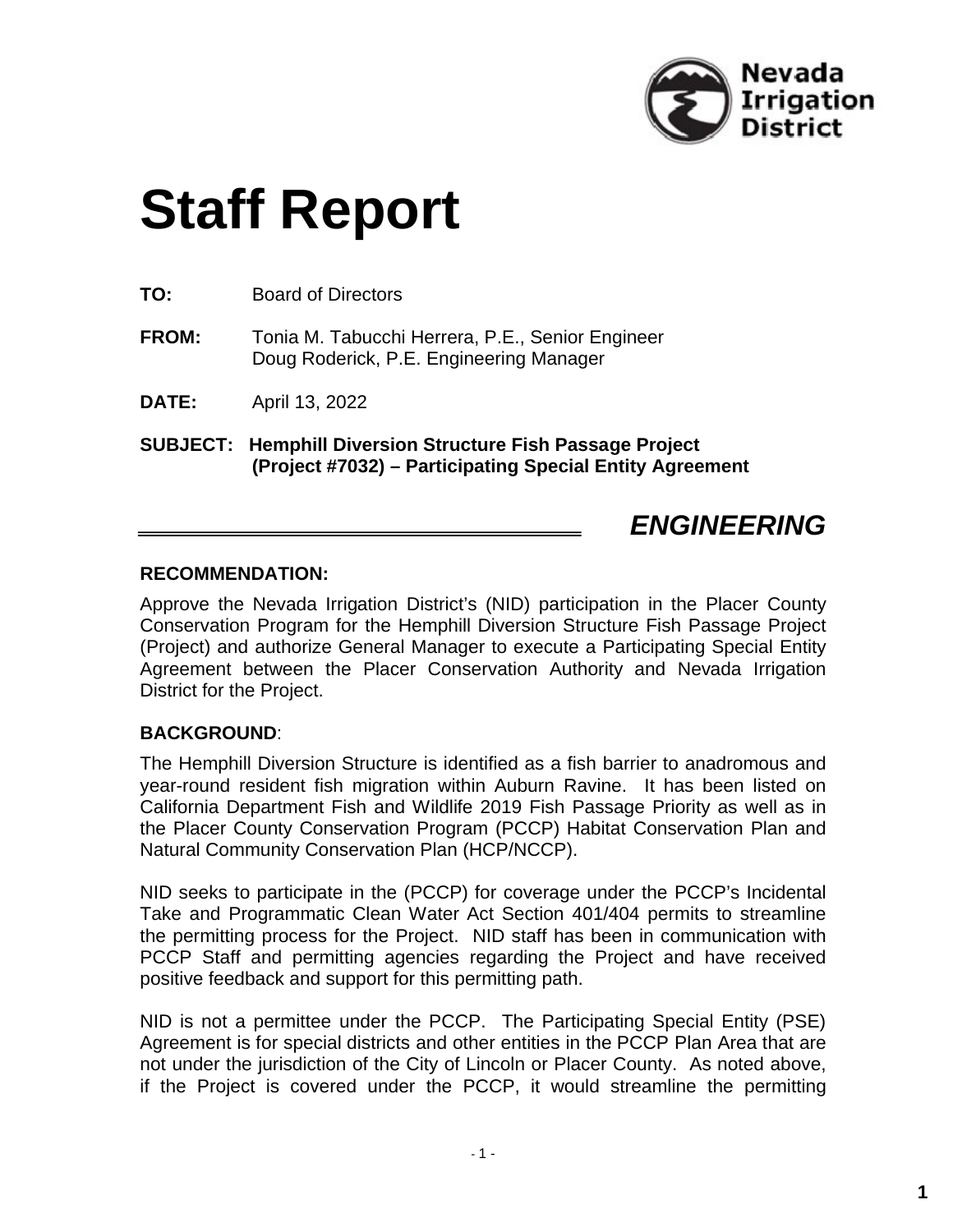process by minimizing the timeline for permitting review, allowing construction of the Project to begin this year.

The PSE requires payment of fees for Land Conversion, Special Habitat, Temporary Effect, Planning Cost, and Contribution to Conservation, and Administrative Costs. Since the District is not a permittee under the PCCP, it did not contribute to the cost of developing the HCP/NCCP and Programmatic 401/404 permits. Additionally, the Permittees (City, County, PCWA, and SPRTA) are responsible for an additional commitment to conservation above and beyond the requirements of mitigation. An additional "Commitment to Conservation" fee is assessed in the PSE agreement to offset plan development costs and the conservation obligation incurred by the Permittees. The total potential PCCP permit fees for this Project could be up to \$120,000. Staff is working with PCCP staff to determine if these fees could be reduced.

The Programmatic PCCP 401 NOI permit fee is \$575 with a potential annual fee of \$276 until project completion.

The CDFW 1600-Streambed Alteration Agreement permit and fee are not covered by the PCCP. The fee for a Streambed Alteration Agreement for this Project is estimated to be \$5,749.

# **BUDGETARY IMPACT**:

The 2022 budget for the Project is \$4,025,000.00. Potential permit fees totaling \$126,324 will be paid from the 2022 budget. Administrative cost of \$15,000 to the PCCP for the PSE agreement will also be paid from the 2022 budget.

#### **TMTH**

Attachments: (1)

• Participating Special Entity Agreement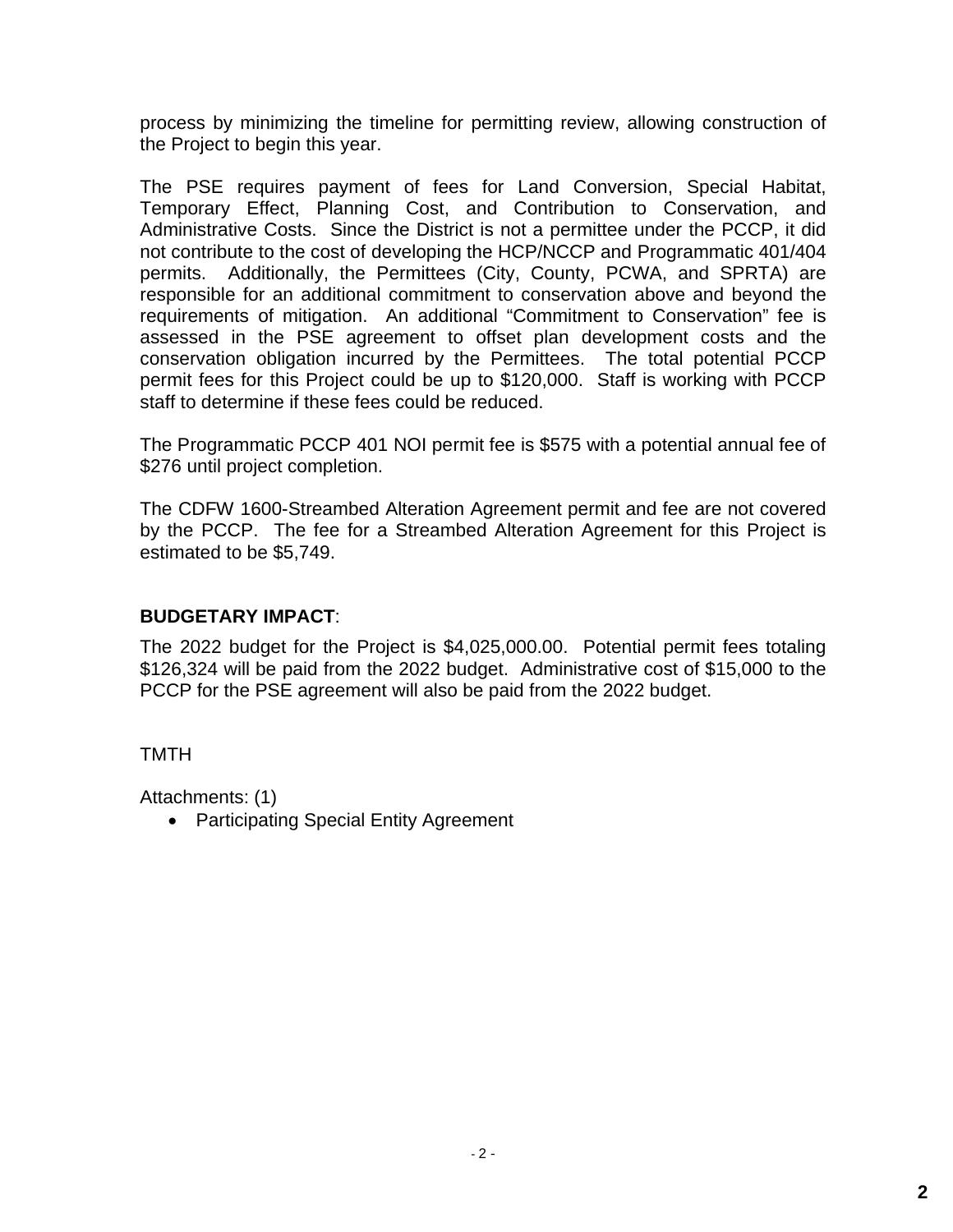#### **PARTICIPATING SPECIAL ENTITY AGREEMENT**

#### **Between**

#### **THE PLACER CONSERVATION AUTHORITY and the NEVADA IRRIGATION DISTRICT**

#### **1.0 PARTIES**

This Agreement is made and entered into by the Placer Conservation Authority ("**Authority**") and the Nevada Irrigation District (the "**Participating Special Entity**" or "PSE") as of the Effective Date.

#### **2.0 RECITALS**

The Parties have entered into this Agreement in consideration of the following facts:

- **2.1** The Placer County Conservation Program ("**PCCP**") includes a Habitat Conservation Plan ("**HCP**") under the Federal Endangered Species Act and a Natural Community Conservation Plan ("**NCCP**") under the California Natural Community Conservation Planning Act ("**NCCPA**"). The PCCP also includes the County Aquatic Resources Program ("**CARP**"), which supports issuance of permits related to the Federal Clean Water Act ("**CWA**"). The PCCP is intended to provide a regional comprehensive program to protect, enhance and restore natural resources while streamlining permitting for public and private projects in Western Placer County and the City of Lincoln and for projects carried out by the Placer County Water Agency ("**PCWA**") and the South Placer Regional Transportation Authority ("**SPRTA**"). The primary policy priority of the PCCP is to provide comprehensive species, wetlands, and ecosystem conservation and contribute to recovery of endangered and threatened species within west Placer County while balancing open space, habitat, agriculture, and urban development. To that end, the PCCP establishes consistent, predictable environmental review and mitigation requirements for state and federal wetland and endangered species permitting and related California Environmental Quality Act ("**CEQA**") compliance, shortens permitting processes, and enables the implementation of a long-term conservation strategy.
- **2.2** The Authority is a joint powers authority formed by its members, the County of Placer ("**County**") and the City of Lincoln ("**Lincoln")** to implement the PCCP.
- **2.3** The HCP/NCCP covers approximately 260,000 acres, all in the County and Lincoln, in which impacts from certain development and other activities are evaluated, and in which conservation will occur.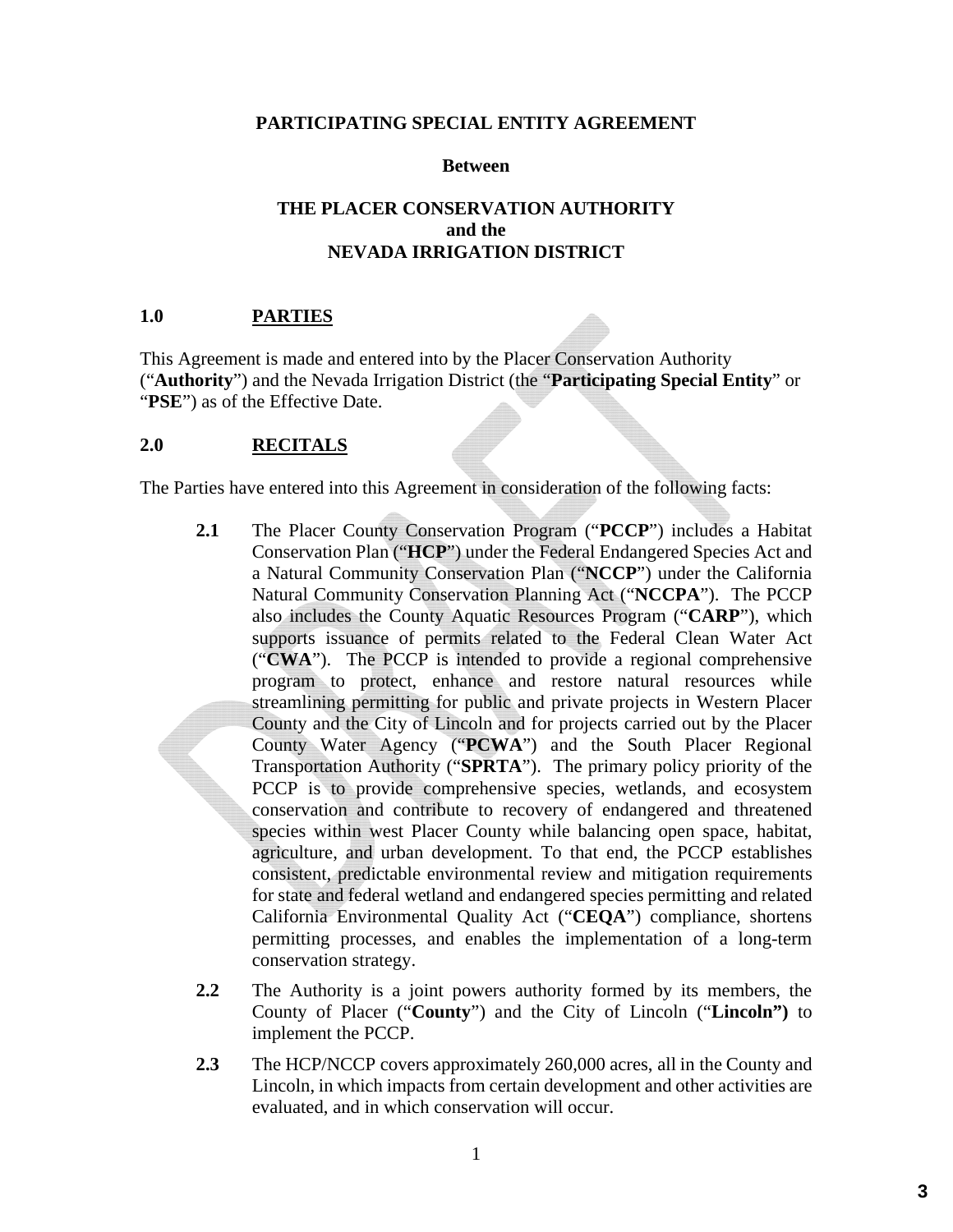- **2.4** The area covered by the HCP/NCCP has been determined to provide, or potentially provide, habitat for fourteen (14) species that are listed as endangered or threatened, that could in the future be listed as endangered or threatened, or that have some other special status under federal or state laws.
- **2.5** The CARP provides for the conservation of wetlands, streams, and the waters and the watersheds that support them while streamlining the CWA Section 404 and Regional Water Quality Control Board Section 401 permit process for HCP/NCCP covered activities.
- **2.6** The Authority has received authorization under the federal Endangered Species Act ("**FESA**") from the United States Fish and Wildlife Service ("**USFWS**") (incidental take permit TE 88628D-0) and from the National Marine Fisheries Service ("**NMFS**") (incidental take permit 25641) (the "**Federal Permits**"), and has received authorization under the NCCPA from the California Department of Fish and Wildlife ("**CDFW**") (incidental take permit 2835-2020-001-02) (the **"State Permit"**), for the Take of the fourteen (14) special-status species and certain other species, as take is defined respectively under federal and state law, while carrying out certain development and other activities.
- **2.7** The Authority may enter into agreements with participating special entities that allow certain activities of theirs to be covered by the Federal Permits and the State Permit, subject to the conditions in the Implementing Agreement ("IA"), the HCP/NCCP and the Federal and State Permits. Projects that are covered by the Federal and State Permits under the HCP/NCCP can also be covered under the CARP.
- **2.8** PSE proposes to construct the Hemphill Diversion Structure Project and seeks coverage under the HCP/NCCP and the CARP for the Project*,* as further described in Exhibit 1, the Application, which is hereby incorporated by reference into this Agreement.
- **2.9** The Authority has concluded, based on the terms of this Agreement and the Application, that PSE has provided adequate assurances that it will comply with all applicable terms and conditions of the IA, the HCP/NCCP, and the Federal and State Permits.

# **3.0 DEFINITIONS**

The following terms as used in this Agreement will have the meanings set forth below. Terms specifically defined in the FESA, the California Endangered Species Act ("CESA") or the NCCPA, or the regulations adopted by USFWS, NMFS, and CDFW under those statutes, shall have the same meaning when used in this Agreement. Definitions used in this Agreement may elaborate on, but are not intended to conflict with, such statutory or regulatory definitions.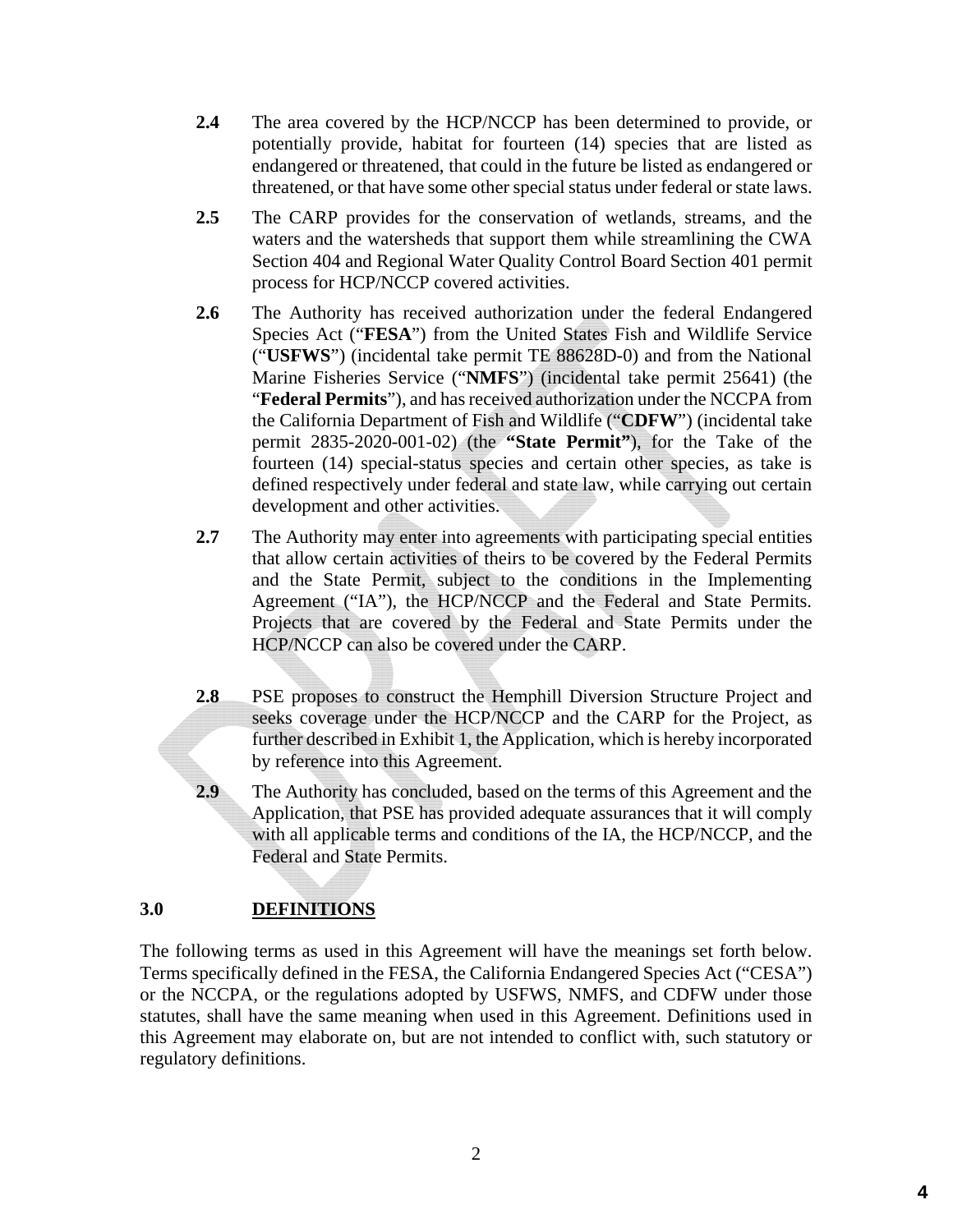- **3.1 "Agreement"** means this Agreement, which incorporates the IA, the HCP/NCCP, the Federal and State Permits, and the Application by reference.
- **3.2 "Application"** means the application submitted by the PSE in accordance with Chapter 8.9.4.1 of the HCP/NCCP, and which is attached hereto as Exhibit 1. The Application contains a cover sheet, the results of required planning surveys and the avoidance, minimization and mitigation measures that will be a condition of the PSE receiving coverage under the Federal and State Permits.
- **3.3 "Authorized Take"** means the extent of incidental Take of Covered Species authorized by the USFWS and NMFS in the Federal Permits issued to the Authority pursuant to Section  $10(a)(1)(B)$  of FESA, and the extent of Take of Covered Species authorized by CDFW in the State Permit issued to the Authority pursuant to California Fish and Game Code section 2835.
- **3.4 "CDFW"** means the California Department of Fish and Wildlife, a department of the California Resources Agency.
- **3.5 "CESA"** means the California Endangered Species Act (Fish & G. Code, § 2050 et seq.) and all rules, regulations and guidelines promulgated pursuant to that Act.
- **3.6 "Changed Circumstances"** means changes in circumstances affecting a Covered Species or the geographic area covered by the HCP/NCCP that can reasonably be anticipated by the Parties and that can reasonably be planned for in the HCP/NCCP. Changed Circumstances and planned responses to Changed Circumstances are more particularly defined in Section 10.3 of the IA and Chapter 10.2.1 of the HCP/NCCP. Changed Circumstances do not include Unforeseen Circumstances.
- **3.7 "Covered Activities"** means the otherwise lawful activities and projects described in Chapter 2 of the HCP/NCCP that the Permittees or covered project proponents may implement in the HCP/NCCP plan area for which incidental Take is authorized pursuant to the Federal and State Permits.
- **3.8 "Covered Species"** means the species, listed and non-listed, whose conservation and management are provided for by the HCP/NCCP and for which limited Take is authorized pursuant to the Federal and State Permits.
- **3.9 "Effective Date"** means the date when this Agreement is fully executed.
- **3.10 "Federal Listed Species"** means the Covered Species which are listed as threatened or endangered species under FESA as of the Effective Date, and the Covered Species which are listed as threatened or endangered pursuant to FESA during the term of the HCP/NCCP as of the date of such listing.
- **3.11 "Federal Permits"** means the federal incidental Take permits issued by USFWS and NMFS pursuant to Section  $10(a)(1)(B)$  of FESA (permit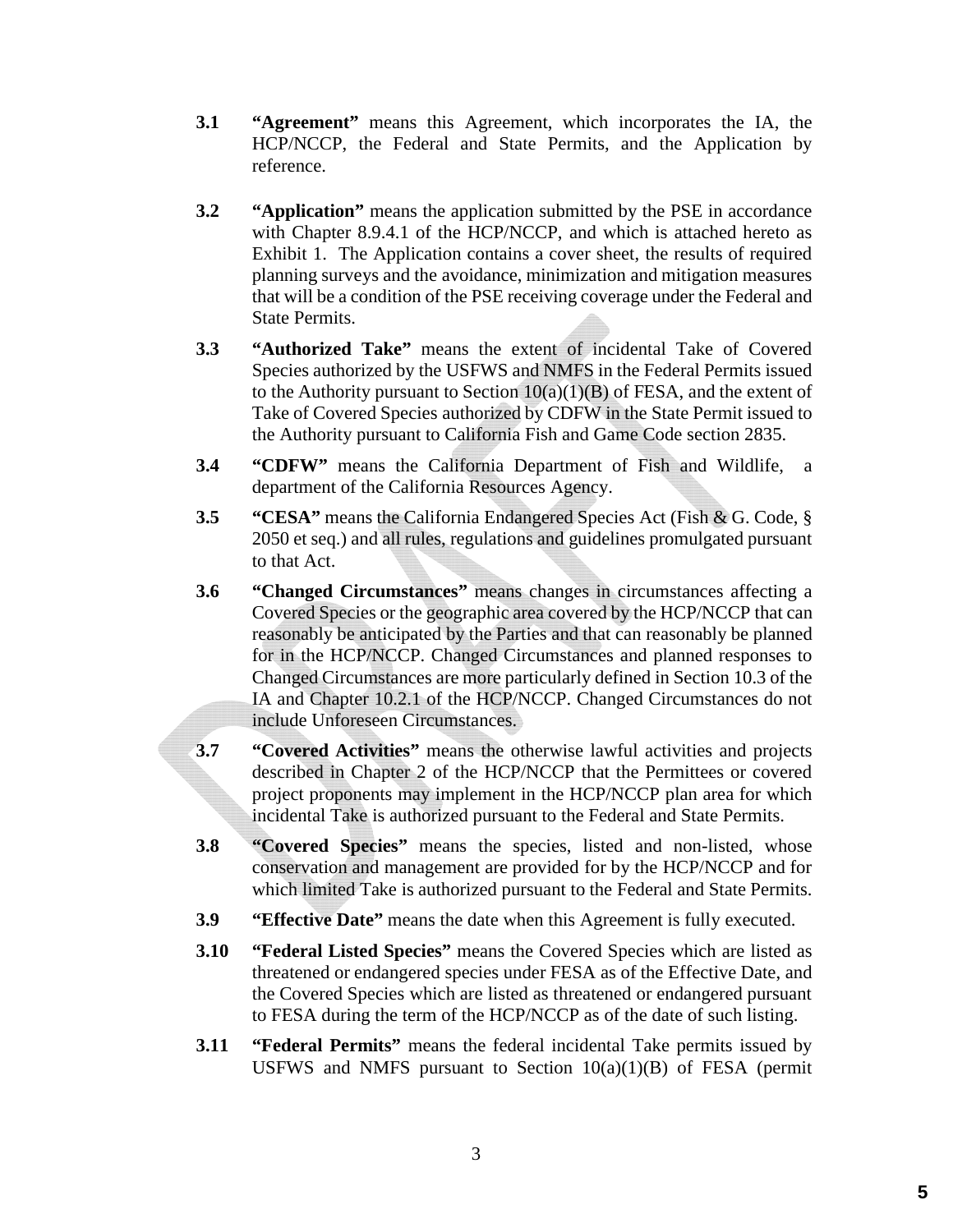number TE 88628D-0 and permit number 25641), as they may be amended from time to time.

- **3.12 "FESA"** means the Federal Endangered Species Act of 1973, as amended (16 U.S.C § 1531 et seq.) and all rules, regulations and guidelines promulgated pursuant to that Act.
- **3.13 "HCP/NCCP"** or **"Plan"** means the Western Placer County Habitat Conservation Plan and Natural Community Conservation Plan.
- **3.14 "Implementing Agreement"** or **"IA"** means the "Implementing Agreement for the Western Placer County Habitat Conservation Plan and Natural Community Conservation Plan," dated March 22, 2021.
- **3.15 "Jurisdictional Wetlands and Waters"** means State and federally regulated wetlands and other water bodies that cannot be filled or altered without permits from either the U.S. Army Corps of Engineers under section 404 of the Clean Water Act, or from the Regional Water Quality Control Boards under either section 401 of the Clean Water Act or the Porter-Cologne Water Quality Act.
- **3.16 "Listed Species"** means a species (including a subspecies, or a distinct population segment of a vertebrate species) that is listed as endangered or threatened under FESA or CESA.
- **3.17 "NCCPA"** means the Natural Community Conservation Planning Act (Fish & G. Code, § 2800 et seq.) and all rules, regulations and guidelines promulgated pursuant to that Act.
- **3.18 "NMFS"** means the National Marine Fisheries Service, an agency of the United States Department of Commerce.
- **3.19 "Non-listed Species"** means a species (including a subspecies, or a distinct population segment of a vertebrate species) that is not listed as endangered or threatened under FESA or CESA.
- **3.20 "Party"** or **"Parties"** means any or all of the signatories to this Agreement.
- **3.21 "Permits"** means the Federal Permits and the State Permit.
- **3.22 "Plan Area"** means the geographic area analyzed in the HCP/NCCP, located in the western portion of Placer County, as depicted in Figure 1-2 of the HCP/NCCP. The Plan Area is further described in detail in Chapter 1.2.1 of the HCP/NCCP.
- **3.23 "Programmatic General Permit"** means Western Placer County HCP/NCCP Programmatic General Permit 18 issued by the U.S. Army Corps of Engineers.
- **3.24 "Project"** means the Hemphill Diversion Structure Project, as described in the Application.
- **3.25 "Reserve System"** means the land acquired and dedicated in perpetuity through either a fee interest or conservation easement intended to meet the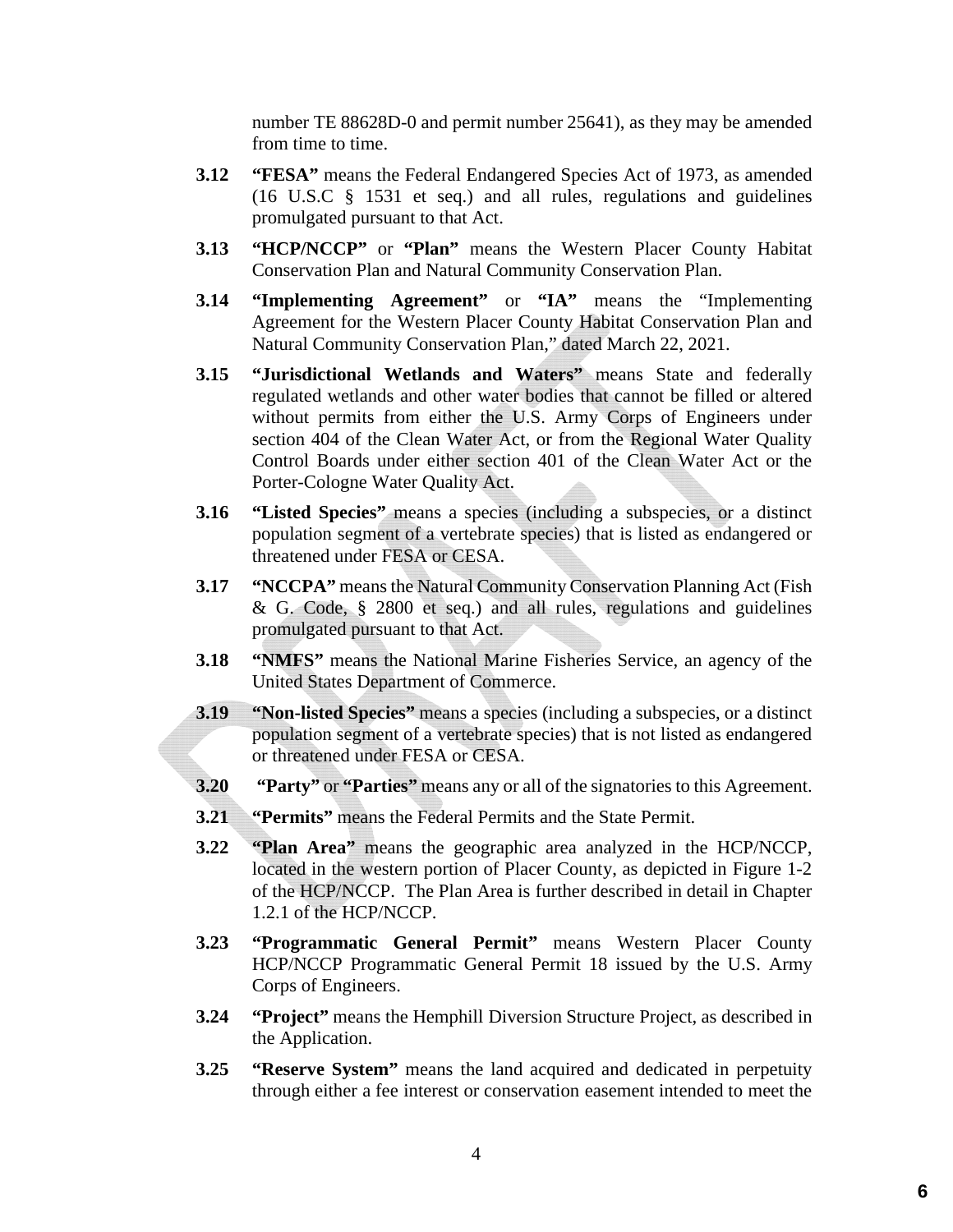preservation, conservation, enhancement and restoration objectives of the HCP/NCCP.

- **3.26 "State Permit"** means Take permit number 2835-2020-001-02issued to the Authority and other local agencies pursuant to Section 2835 of the California Fish and Game Code, as it may be amended from time to time.
- **3.27 "Take"** has the same meaning provided by FESA and its implementing regulations with regard to activities subject to FESA, and also has the same meaning provided in the California Fish and Game Code with regard to activities subject to CESA and NCCPA.
- **3.28 "Unforeseen Circumstances"** under the Federal Permit means changes in circumstances affecting a Covered Species or geographic area covered by the HCP/NCCP that could not reasonably have been anticipated by the Plan developers and USFWS at the time of the Plan's negotiation and development, and that result in a substantial and adverse change in the status of a Covered Species. "Unforeseen Circumstances" under the State Permit means changes affecting one or more species, habitat, natural community, or the geographic area covered by the Plan that could not reasonably have been anticipated at the time of Plan development, and that result in a substantial adverse change in the status of one or more Covered Species.
- **3.29 "USFWS"** means the United States Fish and Wildlife Service, an agency of the United States Department of Interior.
- **3.30 "Wildlife Agencies"** means USFWS, NFMS, and CDFW.

#### **4.0 PURPOSES**

This Agreement defines the Parties' roles and responsibilities and provides a common understanding of actions that will be undertaken to avoid, minimize and mitigate the effects on the Covered Species caused by the Project, and to provide for the conservation of the Covered Species within the Plan Area. The purposes of this Agreement are to ensure implementation of each of the terms and conditions of this Agreement, and the relevant terms of the IA, the HCP/NCCP, and the Permits, and to describe remedies and recourse should either Party fail to perform its obligations as set forth in this Agreement.

# **5.0 AVOIDANCE, MINIMIZATION AND MITIGATION OF IMPACTS**

#### **5.1 General Framework**

As required by FESA and NCCPA, the HCP/NCCP includes measures to avoid and minimize take of Covered Species and to conserve natural communities and Covered Species at the landscape-, habitat- and species-level. Chapter 6 of the HCP/NCCP provides further instructions to determine which avoidance and minimization measures are applicable to particular Covered Activities. PSE shall implement all applicable avoidance and minimization measures as required by the HCP/NCCP, including but not limited to those identified in Chapter 6, as described in the Application and this Agreement.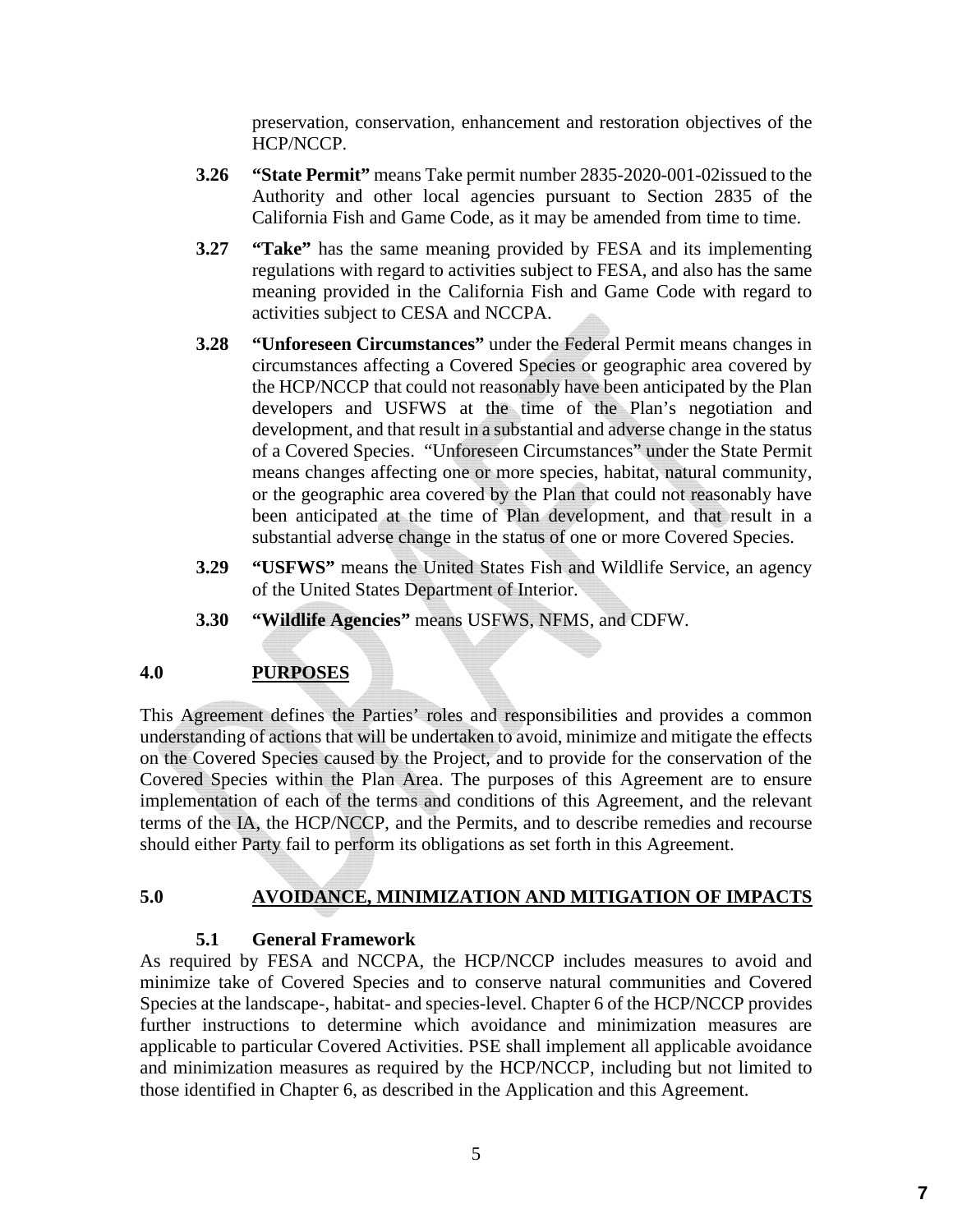#### **5.2 Surveys and Avoidance Measures**

Site assessments and surveys are required prior to carrying out any Covered Activity for which a fee is collected or land in lieu of a fee is provided. PSE has submitted the required site assessments and surveys for approval by the Authority in accordance with Chapter 6.2.4 of the HCP/NCCP. The Application, which includes the results of the site assessments and surveys, describes in detail the construction monitoring, avoidance measures and mitigation measures that apply to the Project and will be performed by PSE. Based on the Application, the Authority has determined that PSE will implement and comply with all applicable conditions on covered activities described in Chapter 6.3 of the HCP/NCCP.

#### **5.3 Delineation of Jurisdictional Wetlands and Waters**

Aquatic features, including Jurisdictional Wetlands or Waters, are present on the site of the Project, and PSE has provided to the Authority a wetland delineation for on-site HCP/NCCP aquatic features in accordance with Chapter 6.3.2.1 of the HCP/NCCP. PSE shall pay the applicable Special Habitat Fee based on the delineation, as specified in the Application.

#### **5.4 Fees and Contribution to Conservation**

#### **5.4.1 Fees**

As set forth in the Application, PSE agrees to pay the Authority a one-time payment of **\$XXX**, which amount includes all HCP/NCCP mitigation fees necessary for the Project as stated in the Application. The overall payment amount is the sum of the following:

Land Conversion Fee: XX acres @ \$10,478/ac.

Special Habitat Fee: XX acres @ Riverine/Riparian/Stream System \$109,511/ac.

Temporary Effect Fee: TBD

#### **5.4.2 Planning Costs and Contribution to Conservation**

**5.1.1** In addition to the fee amount set forth in Section 5.4.1, PSE agrees to make a one-time payment to the Authority of \$XXX, which includes reimbursement for a portion of the costs to develop the PCCP (\$XXX) and a contribution to meeting PCCP conservation goals and objectives above and beyond PCCP mitigation requirements (\$XXX). **Timing of Payments; Adjustment of Fee Amounts**

The payments required by Section 5.4.1 and Section 5.4.2 of this Agreement must be paid in full to the Authority before any ground-disturbance associated with the Project occurs. Notwithstanding the above, the Parties acknowledge that the Authority adjusts its fee schedule annually on March 15 of each year in accordance with the fee adjustment provisions of Chapter 9.4.1.7 of the HCP/NCCP. If the PSE pays the amount required by Section 5.4.1 before March 15, 2023, and construction of the Project commences before March 15, 2023, the amount due will be as stated above. If PSE pays on or after March 15, 2023, or construction of the Project does not commence before March 15, 2023, the amount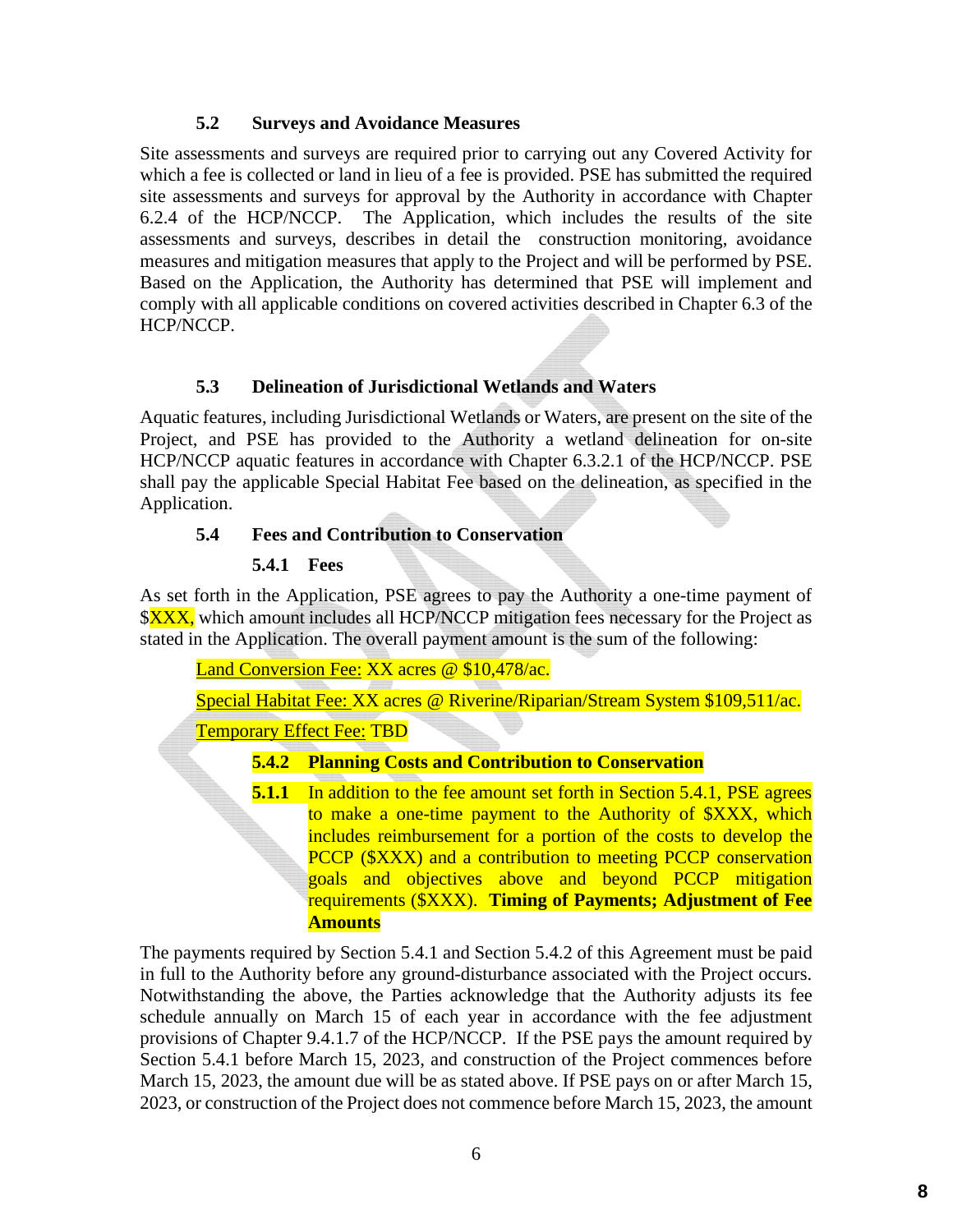due will be subject to annual fee adjustments for all fees. Based on these adjustments, if PSE pays before March 15 of any year, but construction does not commence before March 15 of that year, PSE will either be required to submit an additional payment for any increases or be entitled to a refund without interest for any decreases.

# **6.0 TAKE AUTHORIZATION**

#### **6.1 Extension of Take Authorization to PSE**

As provided in Chapter 8.9 of the HCP/NCCP, after receipt of the Wildlife Agencies' written concurrence that the Project complies with the conditions in Chapter 8.9.4.1 of the HCP/NCCP and meets the objectives of a stream barrier modification project in accordance with Chapter 2.6.7.2.1 (Stream Barrier Modification Projects), execution of this Agreement, payment of the required fee amount, and compliance with the California Environmental Quality Act (Public Resources Code section 21000, et seq.) ("CEQA"), the Authority will issue a Certificate of Inclusion to PSE that extends Take authorization under the Permits to PSE. PSE is ultimately responsible for compliance with all applicable terms and conditions of this Agreement, the IA, the HCP/NCCP and the Permits.

# **6.1.1 Compliance with the California Environmental Quality Act**

The Authority's issuance of a Certificate of Inclusion to the PSE is a public agency action that must comply with CEQA. The PSE prepared an Environmental Impact Report (EIR)for the Project, the [*"Hemphill Diversion Structure Project" and identifying information (e.g.,SCH#2020090032)*], dated July 2021. The Authority is a CEQA responsible agency for purposes of the Project and, as such, will rely on the EIR prepared by the PSE for purposes of fulfilling its responsibilities under CEQA.

# **6.2 Duration of Take Authorization**

Once the Take authorization has been extended to the Project, it shall remain in effect for a period of two (2) years, unless and until the Permits are revoked by the Wildlife Agencies, in which case the Take authorization may also be suspended or terminated.

# **6.3 Section 7 Consultations with USFWS and NMFS**

Nothing in this Agreement is intended to alter the obligation of a federal agency to consult with USFWS pursuant to Section 7 of FESA (16 U.S.C. §1536(a)). The PSE acknowledges that, if the Project are authorized, funded, or carried out by a federal agency, the federal agency and the Project must also comply with Section 7. As provided in Section 10.5 of the IA, USFWS and NMFS have made a commitment that, unless otherwise required by law or regulation, they will not require any measures under Section 7 that are inconsistent with or exceed the requirements of the HCP/NCCP and the Permits for activities covered by the HCP/NCCP and the Permits.

The Project is not authorized, funded, or carried out by a federal agency and therefore PSE is not required to comply with Section 7 of FESA with regard to the Project.

# **7.0 RIGHTS AND OBLIGATIONS OF PSE**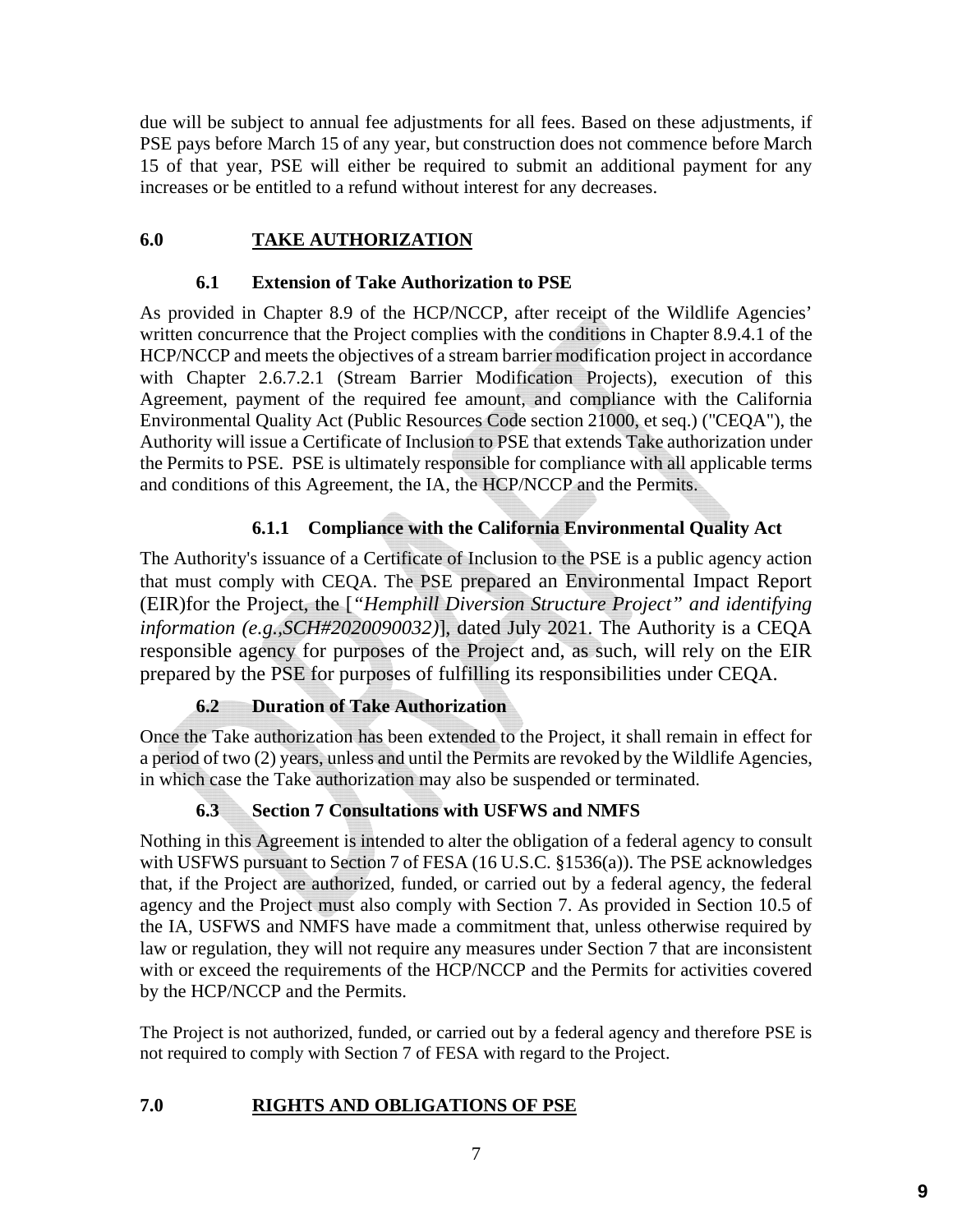#### **7.1 Rights**

Upon the Authority's issuance of a Certificate of Inclusion to PSE, PSE may Take the Covered Species while carrying out the Project, as further authorized by and subject to the conditions of this Agreement, the IA, the HCP/NCCP, and the Permits. The authority issued to PSE applies to all of its elected officials, officers, directors, employees, agents, subsidiaries, contractors, and subcontractors, and their officers, directors, employees and agents to the extent that they participate in the implementation of the Project. PSE shall fully inform all such persons and entities of the terms and conditions of the Permits, and PSE shall be responsible for supervising their compliance with those terms and conditions. All contracts between PSE and such persons and entities shall require their compliance with the Permits.

#### **7.2 General Obligations**

The PSE will fully and faithfully perform all obligations assigned to it under this Agreement, the IA, the HCP/NCCP, the Permits, including but not limited to the obligations assigned in the following chapters of the HCP/NCCP: Chapter 6.0 (Program Participation and Conditions on Covered Activities), Chapter 8.9.4 (Take Authorization for Participating Special Entities), and Chapter 9.0 (Costs and Funding). PSE shall implement all measures and adhere to all standards included in the Application, and PSE shall reserve funding sufficient to fulfill its obligations under this Agreement, the IA, the HCP/NCCP and the Permits throughout the term of this Agreement. PSE will provide the Authority will copies of all monitoring and reporting data referenced in section XX of the Application. [INCLUDE IF APPLICABLE: "In addition, PSE shall ensure that the monitoring, reporting, and adaptive management measures described in Section XXX of the Application are adequately funded in perpetuity.] PSE will promptly notify the Authority of any material change in its financial ability to fulfill its obligations under this Agreement.

# **7.3 Obligations In The Event of Suspension or Revocation**

In the event the Wildlife Agencies suspend or revoke any of the Permits pursuant to Sections 14 of the IA, PSE will remain obligated to fulfill its mitigation, enforcement, management, and monitoring obligations, and its other HCP/NCCP obligations, in accordance with this Agreement and applicable statutory and regulatory requirements for all impacts resulting from implementation of the Project prior to the suspension or revocation.

#### **7.4 Obligation to Compensate Authority for Administrative Costs**

PSE shall compensate the Authority for its direct costs associated with this Agreement, including but not limited to, staff, consultant and legal costs incurred as a result of the review of the Application, drafting and negotiating this Agreement, monitoring and enforcement of this Agreement, and meetings and communications with PSE (collectively, Authority's "Administrative Costs"). Authority's Administrative Costs shall not exceed **\$15,000** in the aggregate. Authority shall provide PSE with invoices detailing its Administrative Costs monthly or quarterly, at Authority's discretion. PSE shall remit payment of each invoice within thirty (30) days of receiving it.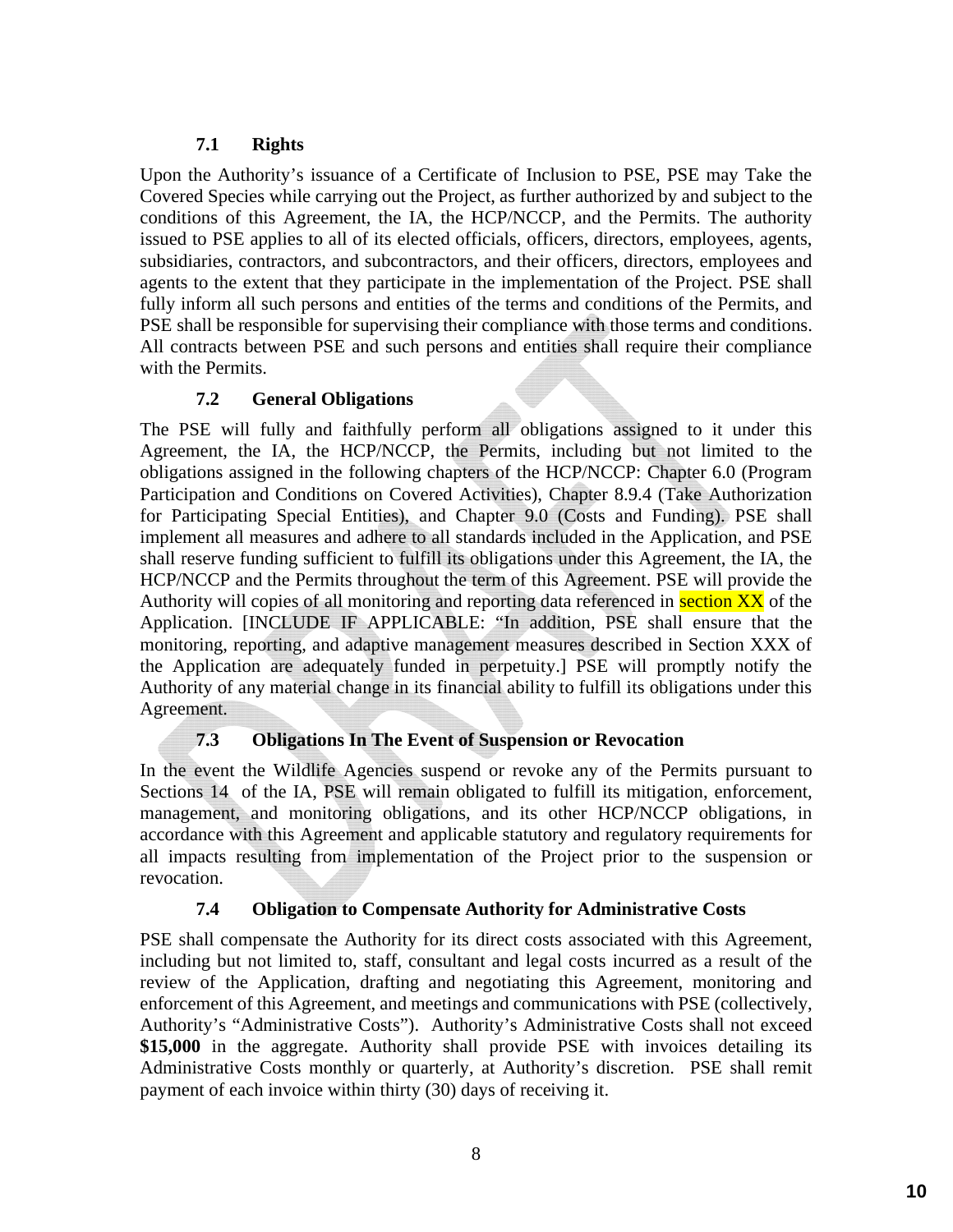This provision is not intended to, and shall not be construed to, limit PSE's duty to indemnify the Authority as provided in Section 7.5 of this Agreement.

# **7.5 Indemnification**

PSE agrees to defend, indemnify, and hold harmless the Authority and its board members, officers, contractors, consultants, attorneys, employees and agents from any and all claim(s), action(s), or proceeding(s) (collectively referred to as "Proceedings") brought against Authority or its board members, officers, contractors, consultants, attorneys, employees, or agents arising out of or resulting from any of the following.

- Decisions or actions of the Authority related to the Project, this PSE Agreement, or compliance with the California Environmental Quality Act of 1970, as amended ("CEQA") with regard to the Project; and
- The negligence, recklessness, or intentional misconduct of any representative, employee, or agent of PSE.

Notwithstanding the above, (i) PSE shall have no duty to defend, indemnify, or hold harmless the Authority to the extent damages are sought in a tort claim arising out of or resulting from the individual negligence, recklessness, or intentional misconduct of any representative, employee, or agent of the Authority and (ii) the indemnification obligations set forth above shall in no way limit the rights and remedies of PSE with respect to any breach of the terms and conditions of this PSE Agreement by the Authority.

PSE's duty to indemnify the Authority includes, but is not limited to, damages, fees and/or costs awarded against or incurred by Authority, if any, and costs of suit, claim or litigation, including without limitation attorneys' fees and other costs, liabilities and expenses incurred in connection with any Proceedings.

# **7.5.1 Enforcement of Indemnification Provision**

PSE agrees to indemnify Authority for all of Authority's costs, fees, and damages incurred in enforcing the indemnification provisions of this Agreement.

# **7.5.2 Compliance Costs**

PSE agrees to defend, indemnify and hold harmless Authority, its officers, contractors, consultants, attorneys, employees and agents from and for all costs and fees incurred in additional investigation or study of, or for supplementing, redrafting, revising, or amending, any document (such as this Agreement or any document required for purposes of compliance with CEQA) if made necessary by any Proceedings.

# **7.5.3 Obligations in the Event of Litigation**

In the event that PSE is required to defend Authority in connection with any Proceedings, Authority shall have and retain the right to approve, which approval shall not be withheld unreasonably:

- the counsel to so defend Authority;
- all significant decisions concerning the manner in which the defense is conducted; and
- any and all settlements.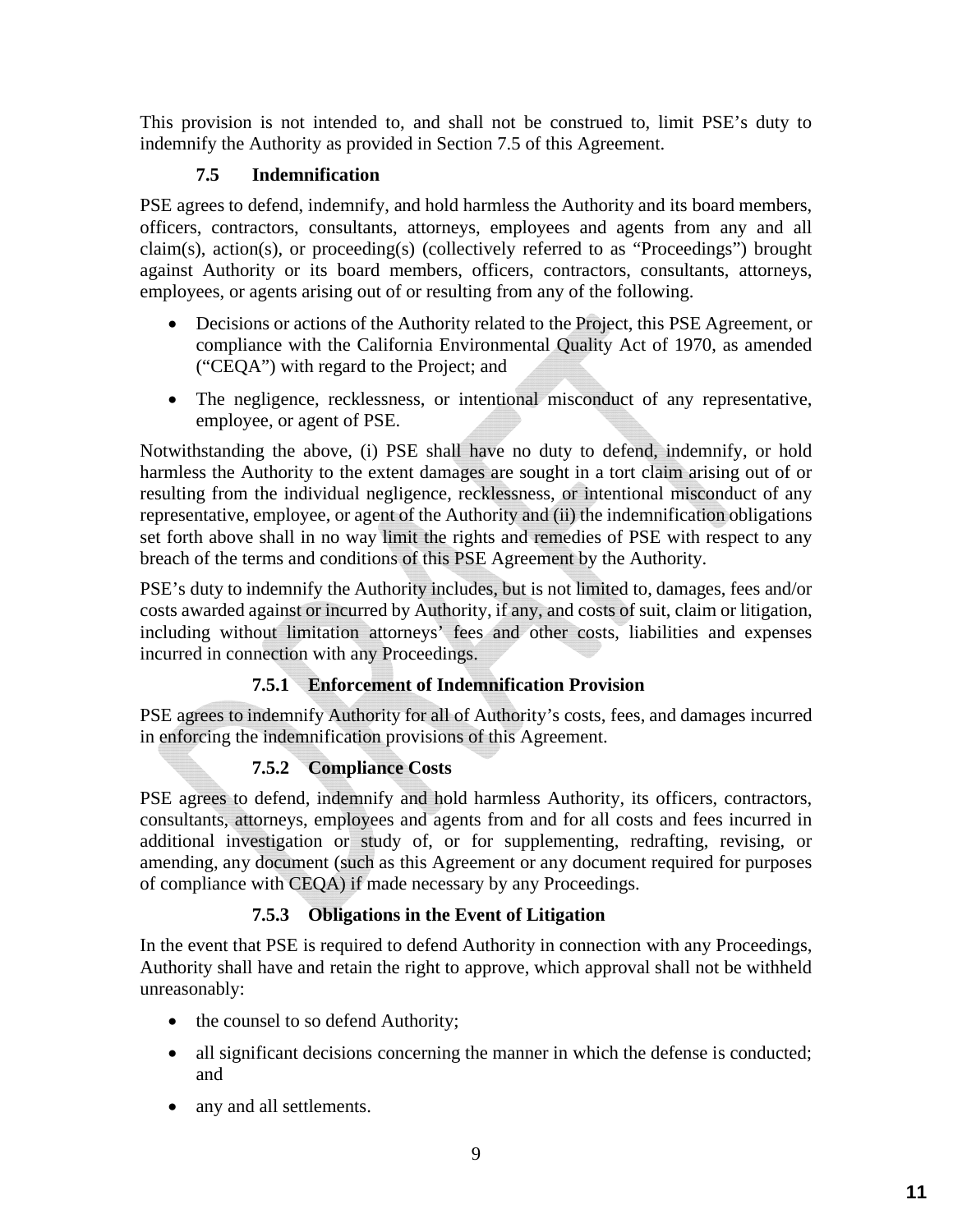Authority shall also have and retain the right to decline to participate in the defense, except that Authority agrees to reasonably cooperate with PSE in the defense of the Proceedings. If Authority participates in the defense, all Authority fees and costs shall be paid by PSE.

PSE's defense and indemnification of Authority set forth herein shall remain in full force and effect throughout all stages of litigation including any and all appeals of any lower court judgments rendered in the Proceedings.

#### **8.0 REMEDIES AND ENFORCEMENT**

If PSE fails to comply with the terms of this Agreement, the IA, the HCP/NCCP, or the Permits, the Authority may withdraw the Certificate of Inclusion and terminate any Take authorization extended to PSE. The Authority shall also have all of the remedies available in equity (including specific performance and injunctive relief) and at law to enforce the terms of this Agreement, the IA, the HCP/NCCP and the Permits, and to seek redress and compensation for any breach or violation thereof. The Parties acknowledge that the Covered Species are unique and that their loss as species would be irreparable and that therefore injunctive and temporary relief may be appropriate in certain instances involving a breach of this Agreement.

# **9.0 FORCE MAJEURE**

In the event that a Party is wholly or partially prevented from performing obligations under this Agreement because of unforeseeable causes beyond the reasonable control of and without the fault or negligence of Party ("Force Majeure"), including, but not limited to, acts of God, labor disputes, sudden actions of the elements not identified as Changed Circumstances, or actions of non-participating federal or state agencies or local jurisdictions, the Party shall be excused from whatever performance is affected by such unforeseeable cause to the extent so affected, and such failure to perform shall not be considered a material violation or breach, provided that nothing in this section shall be deemed to authorize either Party to violate FESA, CESA or NCCPA, and provided further that:

- The suspension of performance is of no greater scope and no longer duration than is required by the Force Majeure;
- Within seven (7) days after the occurrence of the Force Majeure, the Party invoking this section shall give the other Party written notice describing the particulars of the occurrence;
- The Party shall use best efforts to remedy its inability to perform (however, this paragraph shall not require the settlement of any strike, walk-out, lock-out or other labor dispute on terms which in the sole judgment of the Party is contrary to its interest); and
- When the Party is able to resume performance of their obligations, it shall give the other Party written notice to that effect.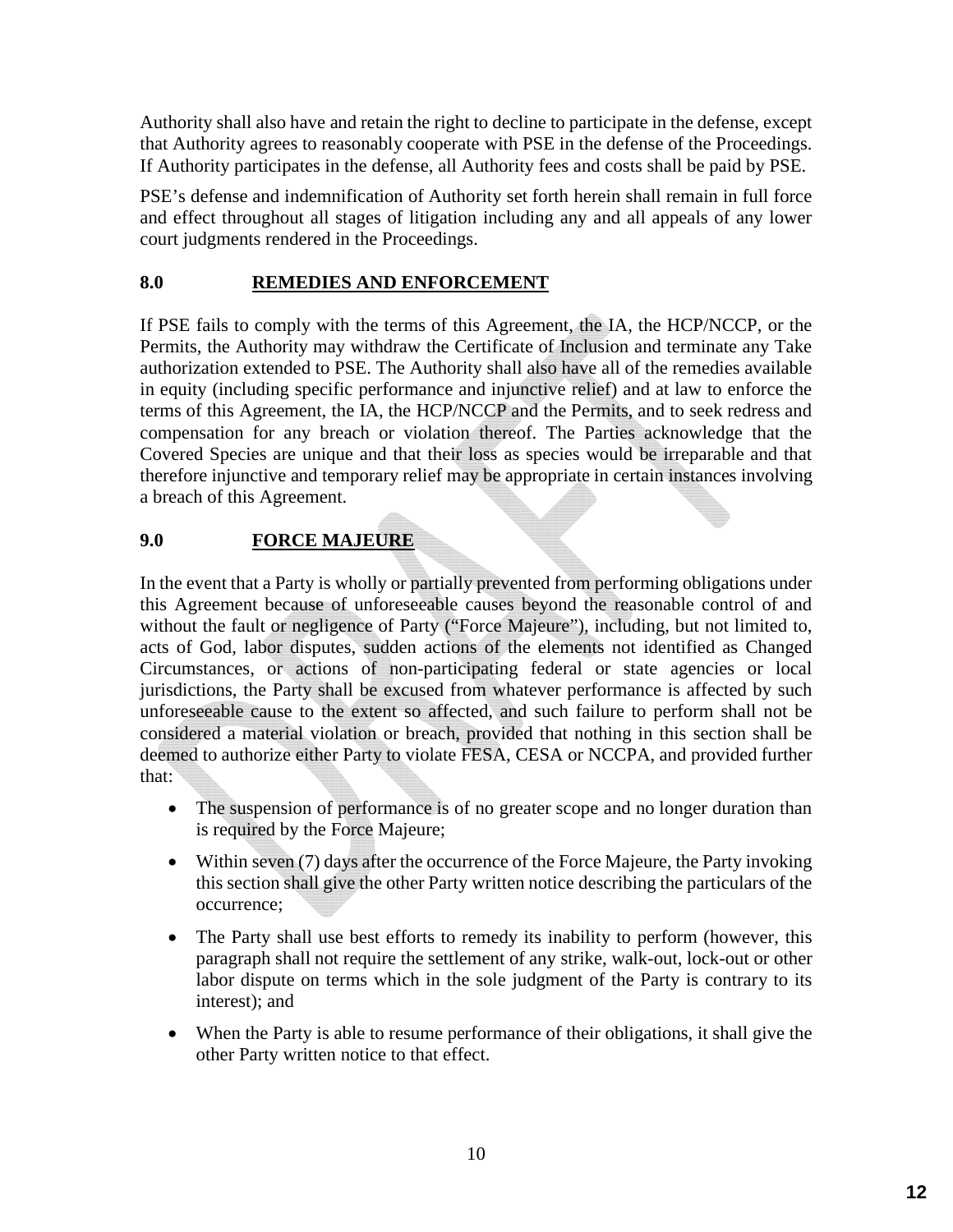#### **10.0 MISCELLANEOUS PROVISIONS**

#### **10.1 Calendar Days**

Throughout this Agreement and the HCP/NCCP, the use of the term "day" or "days" means calendar days, unless otherwise specified.

#### **10.2 Notices**

Any notice permitted or required by this Agreement shall be in writing, and delivered personally, by overnight mail, or by United States mail, certified and postage prepaid, return receipt requested. Notices may be delivered by facsimile or electronic mail, provided they are also delivered by one of the means listed above. Delivery shall be to the name and address of the individual responsible for each of the Parties, as follows:

Gregg McKenzie, Administrator Placer Conservation Authority c/o Placer County Community Development Resource Agency 3091 County Center Drive Auburn, CA 95603 Email: gamckenz@placer.ca.gov Phone: 530-745-3074

Jennifer Hanson General Manager Nevada Irrigation District 1036 W. Main Street Grass Valley, CA 95945 Email: hansonj@nidwater.com Phone: 530-273-6185

Notices shall be transmitted so that they are received within the specified deadlines. Notices delivered personally shall be deemed received on the date they are delivered. Notices delivered via overnight delivery shall be deemed received on the next business day after deposit with the overnight mail delivery service. Notice delivered via certified mail, return receipt requested, shall be deemed received as of the date on the return receipt or five (5) days after deposit in the United States mail, whichever is sooner. Notices delivered by facsimile or other electronic means shall be deemed received on the date they are received.

#### **10.3 Entire Agreement**

This Agreement, together with the IA, the HCP/NCCP and the Permits, constitutes the entire agreement among the Parties. This Agreement supersedes any and all other agreements, either oral or in writing, between the Parties with respect to the subject matter hereof and contains all of the covenants and agreements among them with respect to said matters, and each Party acknowledges that no representation, inducement, promise of agreement, oral or otherwise, has been made by any other Party or anyone acting on behalf of any other Party that is not embodied herein.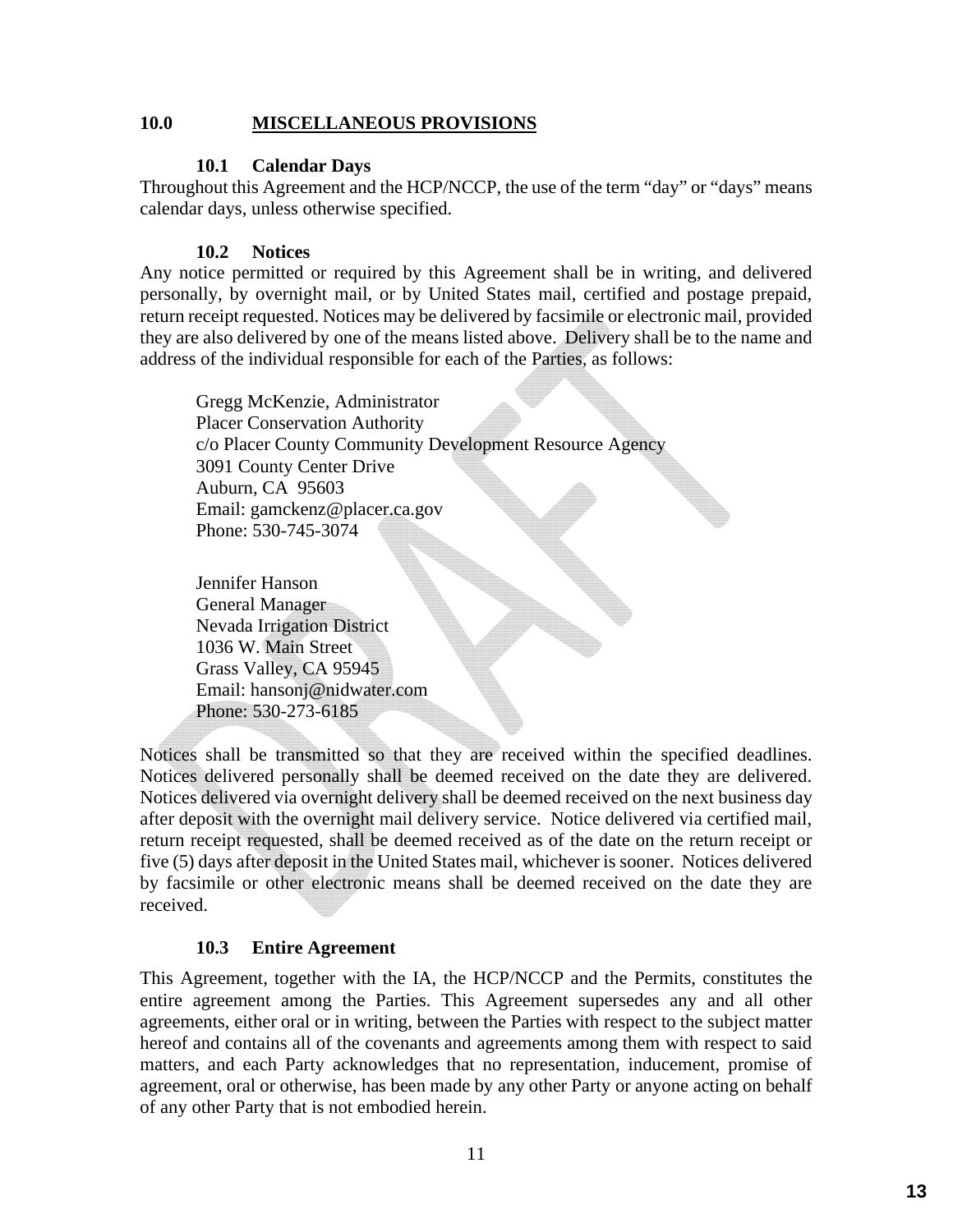#### **10.4 Amendment**

This Agreement may only be amended with the written consent of both Parties.

#### **10.5 Attorneys' Fees**

If any action at law or equity, including any action for declaratory relief is brought to enforce or interpret the provisions of this Agreement, the prevailing Party shall be able to recover its attorneys' fees and costs.

#### **10.6 Governing Law**

This Agreement shall be governed by and construed in accordance with the laws of the United States and the State of California, as applicable.

#### **10.7 Duplicate Originals**

This Agreement may be executed in any number of duplicate originals. A complete original of this Agreement shall be maintained in the official records of each of the Parties hereto.

#### **10.8 Relationship to the FESA, CESA, NCCPA and Other Authorities**

The terms of this Agreement are consistent with and shall be governed by and construed in accordance with FESA, CESA, NCCPA and other applicable state and federal law.

#### **10.9 No Third Party Beneficiaries**

Without limiting the applicability of rights granted to the public pursuant to FESA, CESA, NCCPA or other applicable law, this Agreement shall not create any right or interest in the public, or any member thereof, as a third party beneficiary thereof, nor shall it authorize anyone not a Party to this Agreement to maintain a suit for personal injuries or property damages under the provisions of this Agreement. The duties, obligations, and responsibilities of the Parties to this Agreement with respect to third party beneficiaries shall remain as imposed under existing state and federal law.

#### **10.10 References to Regulations**

Any reference in this Agreement, the IA, the HCP/NCCP, or the Permits to any regulation or rule of the Wildlife Agencies shall be deemed to be a reference to such regulation or rule in existence at the time an action is taken.

#### **10.11 Applicable Laws**

All activities undertaken pursuant to this Agreement, the IA, the HCP/NCCP, or the Permits must be in compliance with all applicable local, state and federal laws and regulations.

#### **10.12 Severability**

In the event one or more of the provisions contained in this Agreement is held invalid, illegal or unenforceable by any court of competent jurisdiction, such portion shall be deemed severed from this Agreement and the remaining parts of this Agreement shall remain in full force and effect as though such invalid, illegal, or unenforceable portion had never been a part of this Agreement.

#### **10.13 Due Authorization**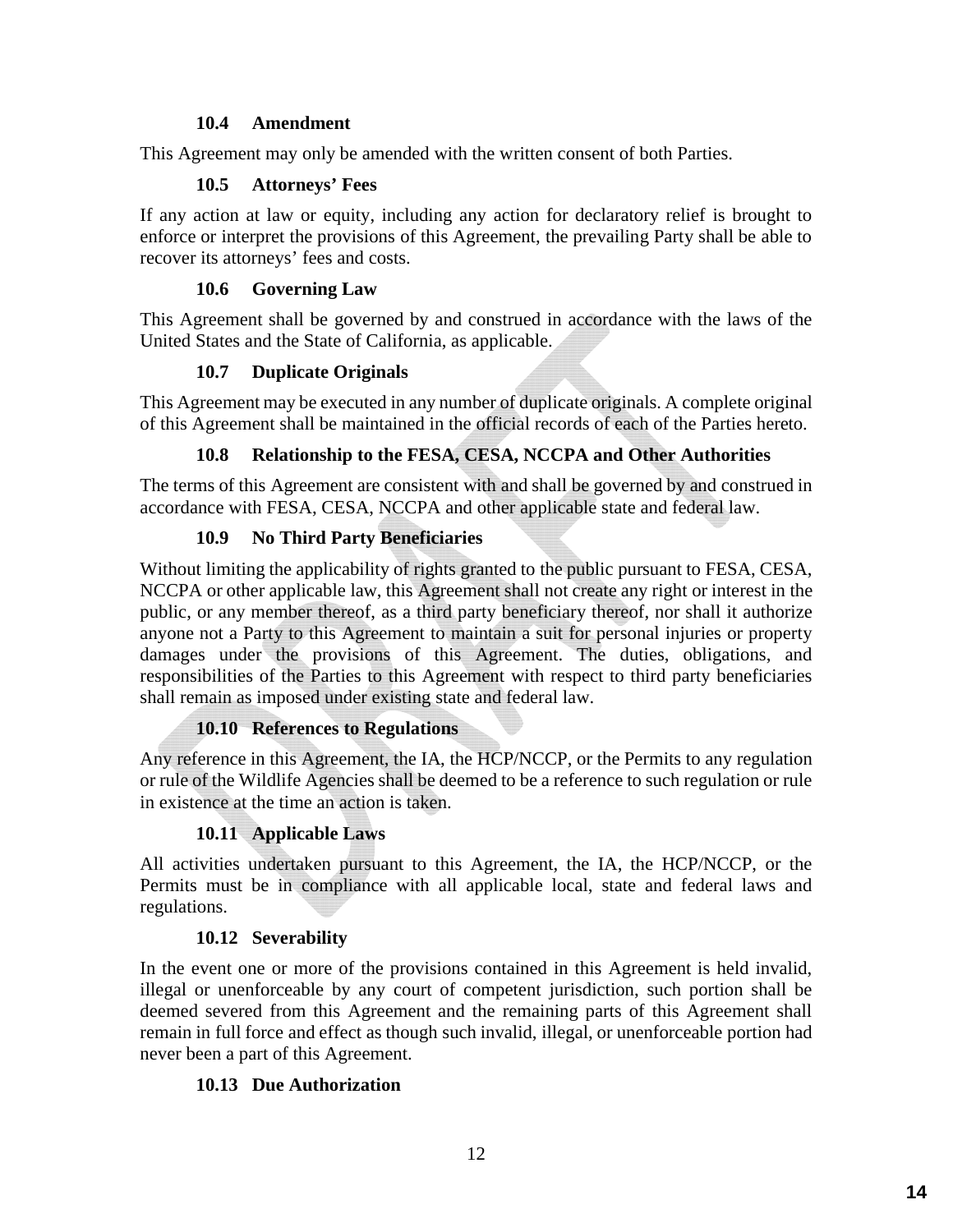Each Party represents and warrants that (1) the execution and delivery of this Agreement has been duly authorized and approved by all requisite action, (2) no other authorization or approval, whether of governmental bodies or otherwise, will be necessary in order to enable it to enter into and comply with the terms of this Agreement, and (3) the person executing this Agreement on behalf of each Party has the authority to bind that Party.

#### **10.14 No Assignment**

The Parties shall not assign their rights or obligations under this Agreement, the Permits, or the HCP/NCCP to any other individual or entity.

#### **10.15 Headings**

Headings are using in this Agreement for convenience only and do not affect or define the Agreement's terms and conditions.



**IN WITNESS WHEREOF, THE PARTIES HERETO** have executed this Agreement to be in effect as of the date last signed below.

# **PLACER CONSERVATION AUTHORITY**